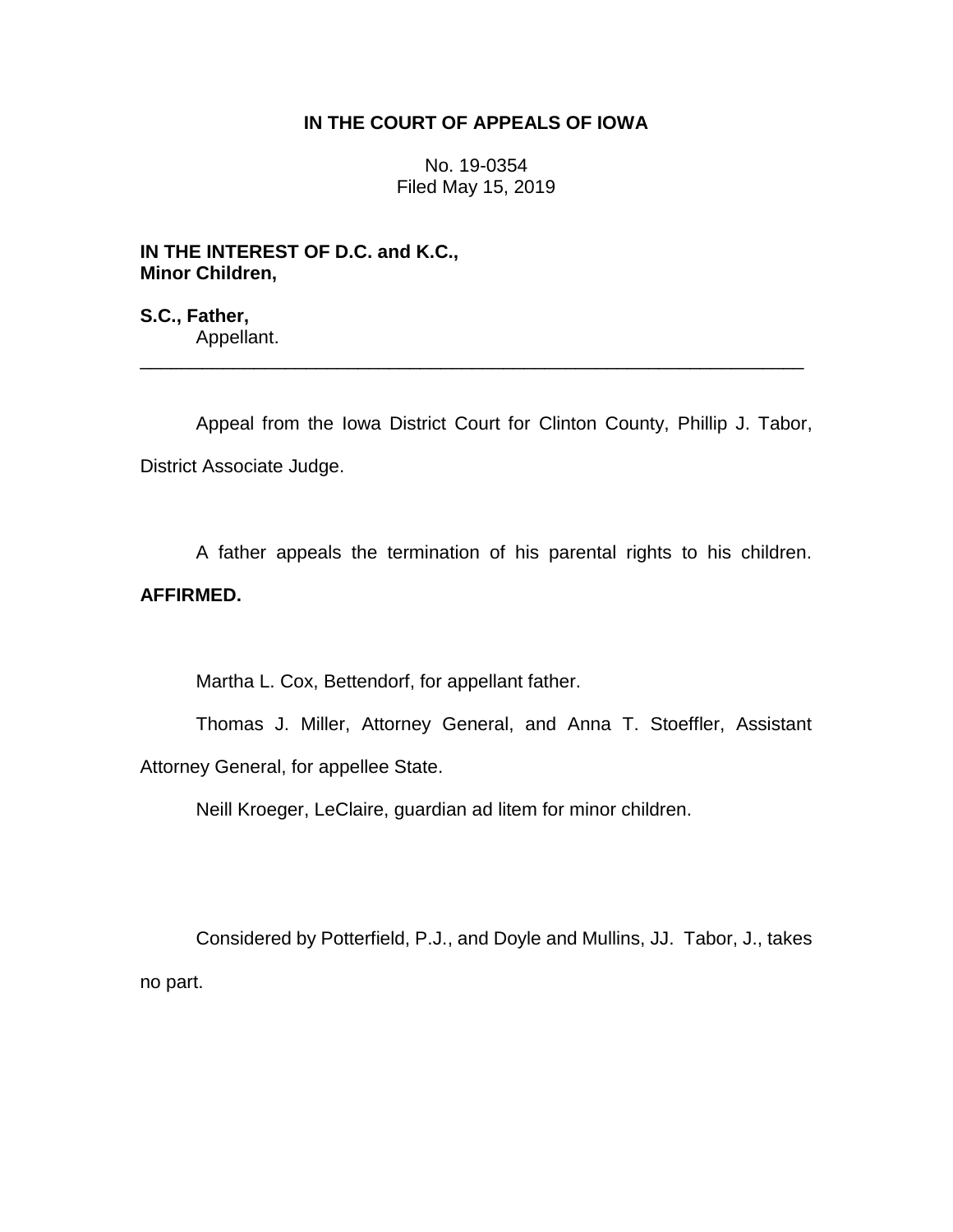**DOYLE, Judge.**

 $\overline{a}$ 

A father appeals the termination of his parental rights to his children, both of whom are under three years of age. $1$  The father does not dispute that the State proved the grounds for termination pursuant to Iowa Code section 232.116(1)(d), (h), and (i) (2018). Instead, he asks us to place the children in a guardianship with a relative and apply one of the statutory exceptions to termination. We review this claim de novo. *See In re A.S*., 906 N.W.2d 467, 472 (Iowa 2018).

Iowa Code section 232.116(3)(a) provides that the court "need not terminate" the parent-child relationship if a relative has legal custody of the child. The decision to apply the exception to avoid terminating parental rights is permissive, not mandatory. *A.S.*, 906 N.W.2d at 475. The father bears the burden of proving the exception. *See id.* at 476. In determining whether to apply the exception, we use our discretion based on the unique circumstances of each case. *See id.* at 475.

The juvenile court adjudicated the children to be in need of assistance (CINA) in May 2018 and placed them in the home of their maternal greatgrandmother subject to supervision by the Iowa Department of Human Services. The children were living in her home prior to the CINA adjudication, have remained in this placement throughout the CINA proceedings, and have a strong bond with the maternal great-grandmother. The father, who has a history of criminal activity, had just begun serving a five-year prison sentence at the time of the termination hearing.

<sup>&</sup>lt;sup>1</sup> The mother's parental rights to the children were also terminated. She is not a party to this appeal.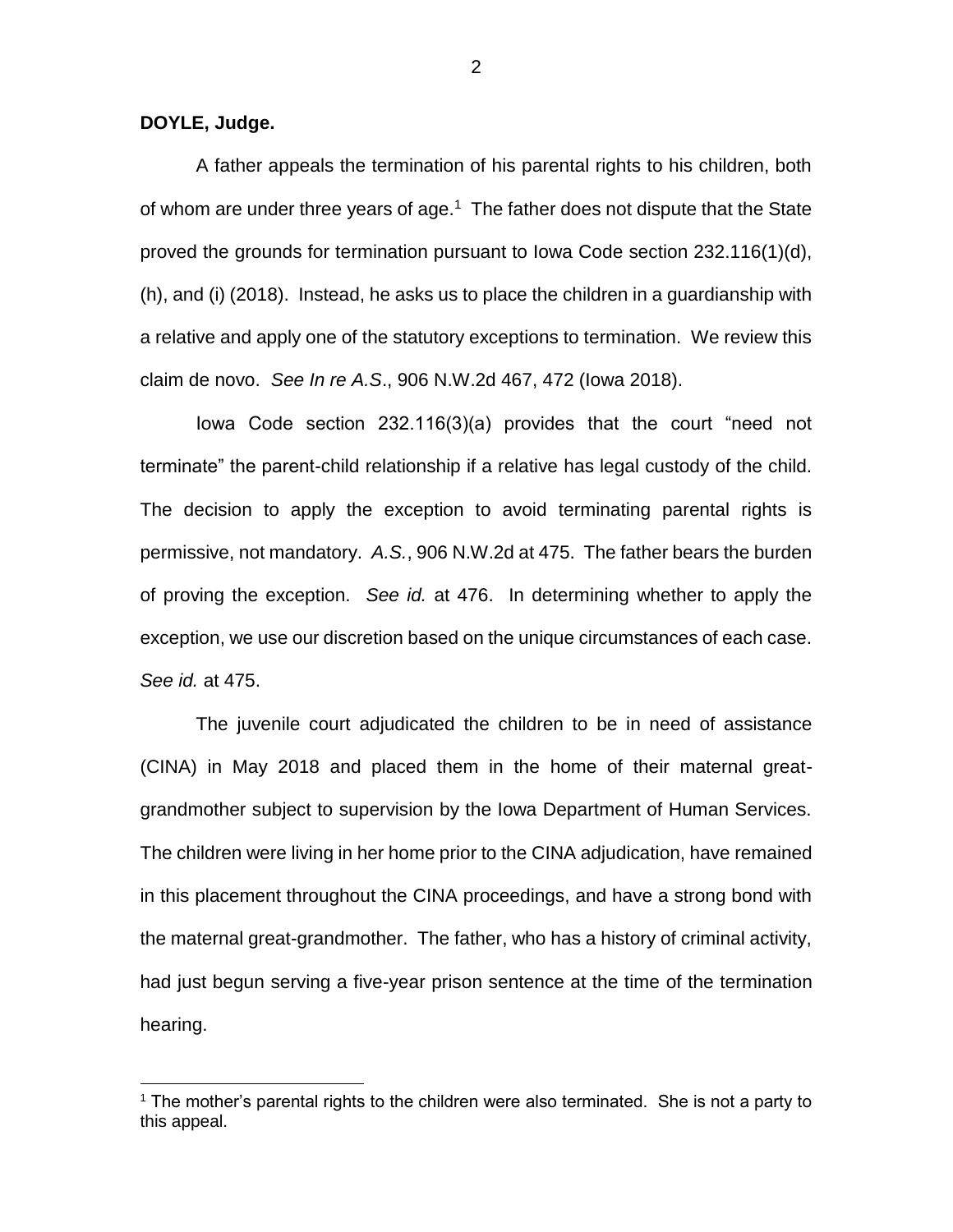All parties concede that continued placement with the maternal greatgrandmother is in the children's best interests but disagree as to whether that placement should continue as a guardianship or through adoption. An approved home study is required before the DHS will approve adoption, and although the DHS initiated a home study of the maternal great-grandmother, it was not yet completed at the time of the termination hearing. Although there was a possibility that the DHS would not approve the maternal great-grandmother, the DHS case manager recommended termination of the father's parental rights, testifying that the children need long-term stability that a guardianship could not provide. The guardian ad litem also recommended termination based on the children's need for permanency. The father asked that the juvenile court name the maternal greatgrandmother the children's guardian in lieu of terminating his parental rights.

"An appropriate determination to terminate a parent-child relationship is not to be countermanded by the ability and willingness of a family relative to take the child. The child[ren]'s best interests always remain the first consideration." *Id.* (citation omitted). The "defining elements in a child's best interest" are the child's safety and "need for a permanent home." *In re H.S.*, 805 N.W.2d 737, 748 (Iowa 2011) (citation omitted). A guardianship does not provide the permanency afforded by adoption, and it is not a legally preferable alternative to termination. *See A.S.*, 906 N.W.2d at 477-78.

On our de novo review, we give weight to the recommendations of the DHS case manager and the guardian ad litem. *See id.* at 477. We also give weight to the juvenile court's findings based on its ability to hear the live testimony of the witnesses. *See id.* We also take into account the children's young ages, the

3